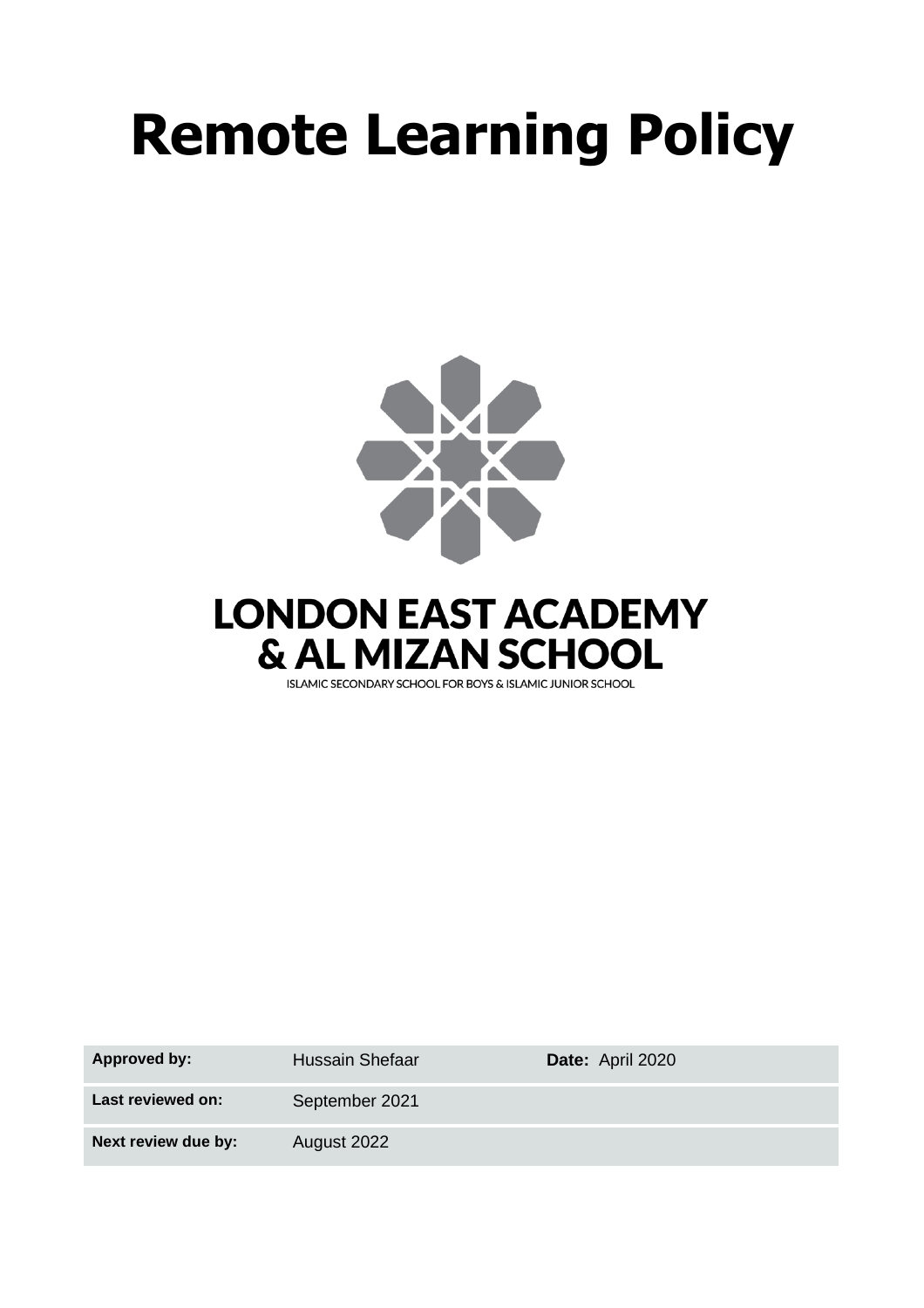# **Contents**

<span id="page-1-0"></span>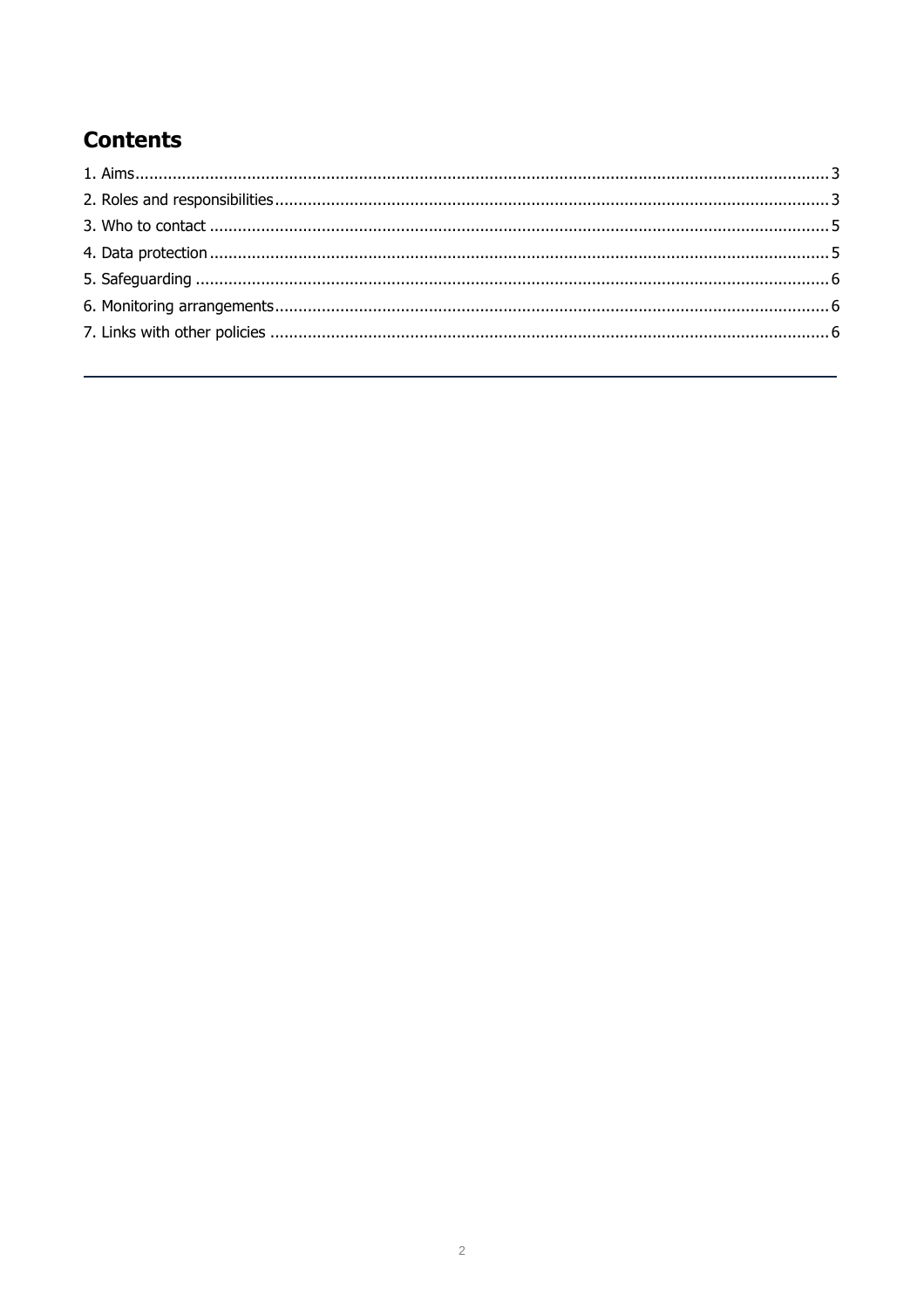# **1. Aims**

This remote learning policy for staff aims to:

- Ensure consistency in the approach to remote learning for pupils who aren't in school
- Set out expectations for all members of the school community with regards to remote learning
- Provide appropriate guidelines for data protection

# <span id="page-2-0"></span>**2. Roles and responsibilities**

#### **2.1 Teachers**

When providing remote learning, teachers must be available between 8:00am until 4:00pm for Al-Mizan and 8:00am until 3.30pm in London East Academy.

If they're unable to work for any reason during this time, for example due to sickness or caring for a dependent, they should report this using the normal absence procedure (7.30am on school mobile and inform line manager).

When providing remote learning, teachers are responsible for:

- > Setting work
	- o Cover work to be suitable for independent learning
	- o All cover work to be submitted by 9am (on the day of cover)
	- o Cover work should be sent to the line manager and the school admin
	- $\circ$  Cover work to be coordinated with cover teacher by the Line manager of the absentee
	- o Teachers are to provide lessons via zoom
- Providing feedback on work cover details like:
	- $\circ$  Feedback to take place via, verbally and upon completion of tests summative feedback will be given
	- $\circ$  During cover lesson, normal procedures will apply once main teacher is back
- $\geq$  Keeping in touch with pupils who aren't in school and their parents cover details like:
	- o Parents are provided the facility to access the teacher via the school office
	- $\circ$  All complaints will be dealt with the complaints policy [\(http://www.eastlondonmosqueschools.co.uk/AlMizanSchool/policies/\)](http://www.eastlondonmosqueschools.co.uk/AlMizanSchool/policies/) [\(http://www.eastlondonmosqueschools.co.uk/LondonEastAcademy/policies\)](http://www.eastlondonmosqueschools.co.uk/LondonEastAcademy/policies)
	- $\circ$  For all behavioural issues please see the behaviour policy and the behaviour addendum [\(http://www.eastlondonmosqueschools.co.uk/AlMizanSchool/policies/\)](http://www.eastlondonmosqueschools.co.uk/AlMizanSchool/policies/) [\(http://www.eastlondonmosqueschools.co.uk/LondonEastAcademy/policies\)](http://www.eastlondonmosqueschools.co.uk/LondonEastAcademy/policies)

Attending virtual meetings with staff, parents and pupils – cover details like:

- $\circ$  Individual parents meeting related to academic progress or behaviour must be pre-arranged through the school office with the student present
- o Weekly staff meetings
- o Weekly assemblies
- o All other meetings (SLT and Governors)
- o Locations should avoid background noise and other distractions
- $\circ$  Teachers will be providing onsite learning as well as remote learning from school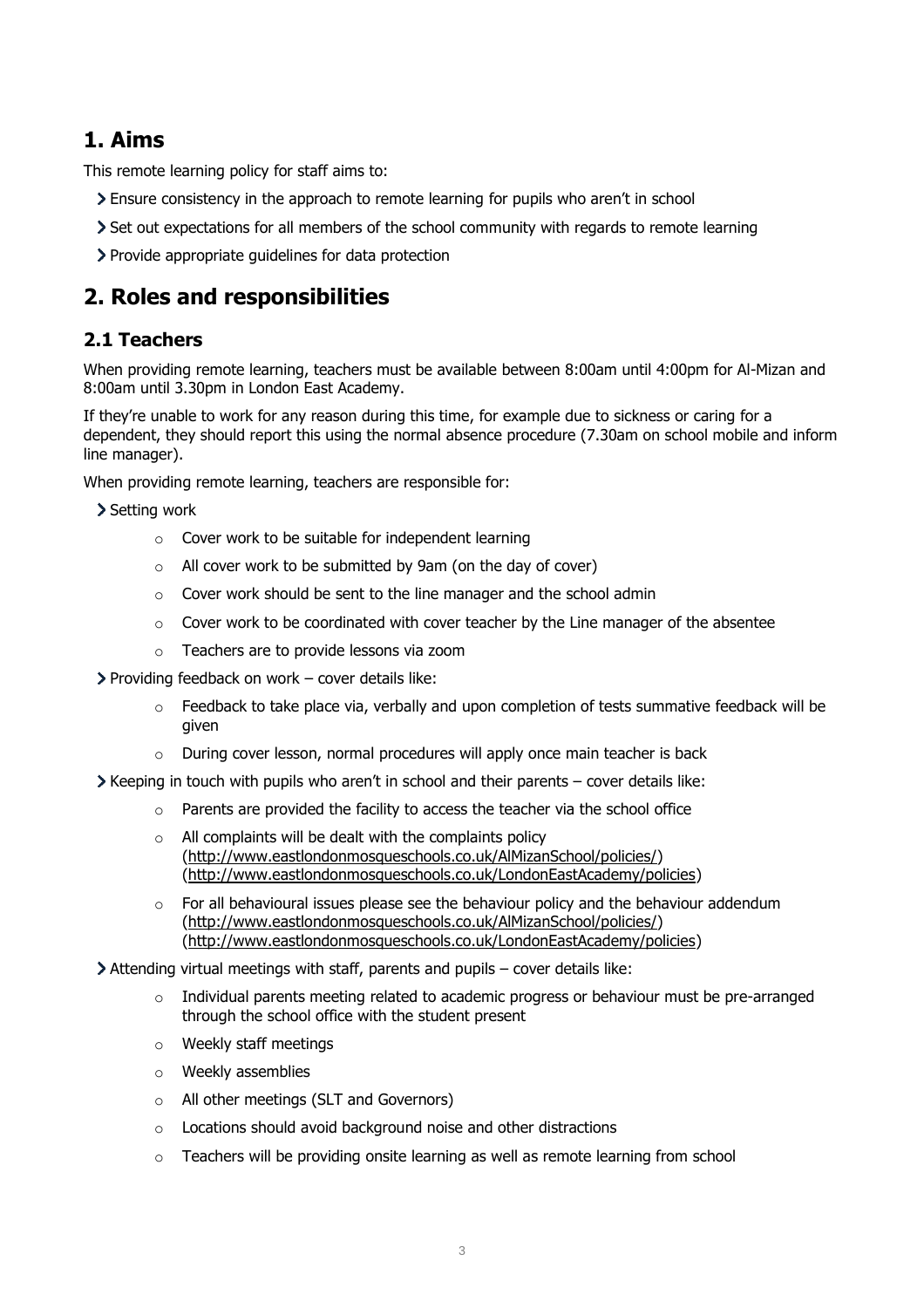#### **2.2 Teaching assistants**

Teaching assistants will not be required for remote learning.

#### **2.3 Subject Teachers**

Alongside their teaching responsibilities, subject teachers are responsible for:

- Whether any aspects of the subject needs to change to accommodate remote learning
- Teaching their subject remotely to make sure all work set is appropriate and consistent
- Working with senior leaders to make sure work set remotely across all subjects is appropriate and consistent, and deadlines are being set an appropriate distance away from each other
- Alerting teachers to resources they can use to teach their subject remotely

#### **2.4 Senior leaders**

Alongside any teaching responsibilities, senior leaders are responsible for:

- Co-ordinating the remote learning approach across the school (Deputy Head Curriculum and Assistant Head Curriculum)
- Monitoring the effectiveness of remote learning through learning checks and sow scrutiny
- Monitoring the security of remote learning systems, including data protection and safeguarding considerations

#### **2.5 Designated safeguarding lead**

| <b>ROLE</b>                           | <b>NAME</b>                      | <b>CONTACT DETAILS</b>                                   |
|---------------------------------------|----------------------------------|----------------------------------------------------------|
| Designated<br>safeguarding lead (DSL) | Fazal Mahmud (Al-<br>Mizan & LEA | fazal@eastlondonmosqueschools.co.uk                      |
| Deputy DSL                            | LEA                              | Mohammed Badr AMS &   badr@eastlondonmosqueschools.co.uk |
| Chair of governors                    | Hussain Shefaar                  | hseducation@hotmail.co.uk                                |

#### **2.6 Admin staff**

IT staff are responsible for:

- Fixing issues with systems used to set and collect work
- Helping staff and parents with any technical issues they're experiencing
- Reviewing the security of remote learning systems and flagging any data protection breaches to the data protection officer
- Assisting pupils and parents with accessing the internet or devices

#### **2.7 Pupils and parents**

Staff can expect pupils learning remotely to:

- > Be contactable during the school day
- Complete work to the deadline set by teachers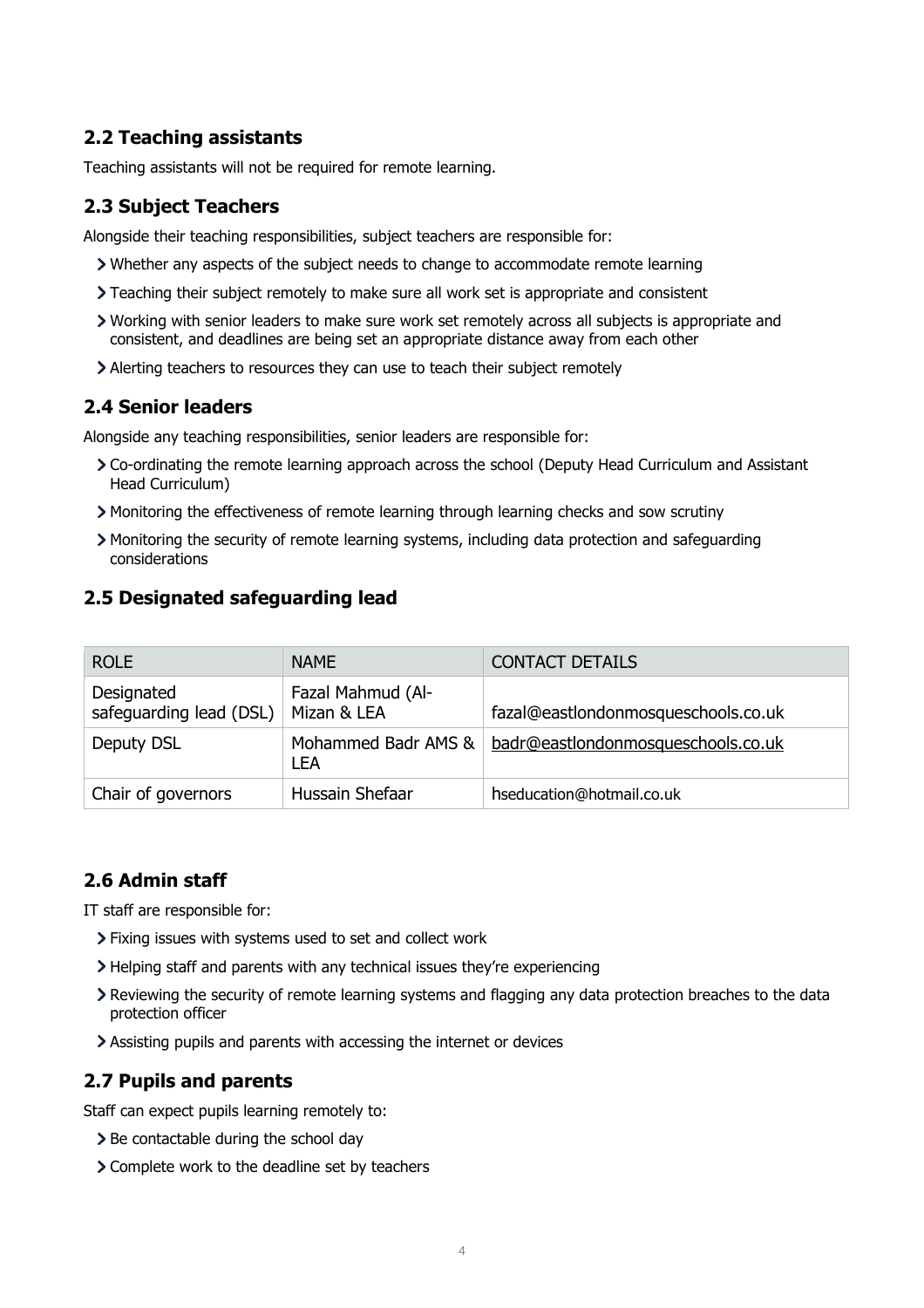- Seek help if they need it, from teachers
- Alert teachers if they're not able to complete work

Staff can expect parents with children learning remotely to:

- Make the school aware if their child is sick or otherwise can't complete work
- > Seek help from the school if they need it
- > Be respectful when making any complaints or concerns known to staff

#### **2.8 Governing board**

The governing board is responsible for:

- Monitoring the school's approach to providing remote learning to ensure education remains as high quality as possible
- Ensuring that staff are certain that remote learning systems are appropriately secure, for both data protection and safeguarding reasons

## <span id="page-4-0"></span>**3. Who to contact**

If staff have any questions or concerns about remote learning, they should contact the following individuals:

- Issues in setting work talk to the Deputy Head and Assistant Head of Curriculum
- Issues with behaviour talk to the Deputy Head and Assistant Head of Pastoral
- $\geq$  Issues with IT talk to admin staff
- Issues with their own workload or wellbeing talk to their line manager
- $\geq$  Concerns about data protection talk to the data protection officer
- $\geq$  Concerns about safeguarding  $-$  talk to the DSL

## <span id="page-4-1"></span>**4. Data protection**

#### **4.1 Accessing personal data**

When accessing personal data for remote learning purposes, all staff members will:

- Access the data, through a secure cloud service or a server in your IT network
- Access the data through the laptop provided by school rather than a personal device

#### **4.2 Processing personal data**

Staff members may need to collect and/or share personal data such as email addresses as part of the remote learning system. As long as this processing is necessary for the school's official functions, individuals won't need to give permission for this to happen.

However, staff are reminded to collect and/or share as little personal data as possible online.

#### **4.3 Keeping devices secure**

All staff members will take appropriate steps to ensure their devices remain secure. This includes, but is not limited to: